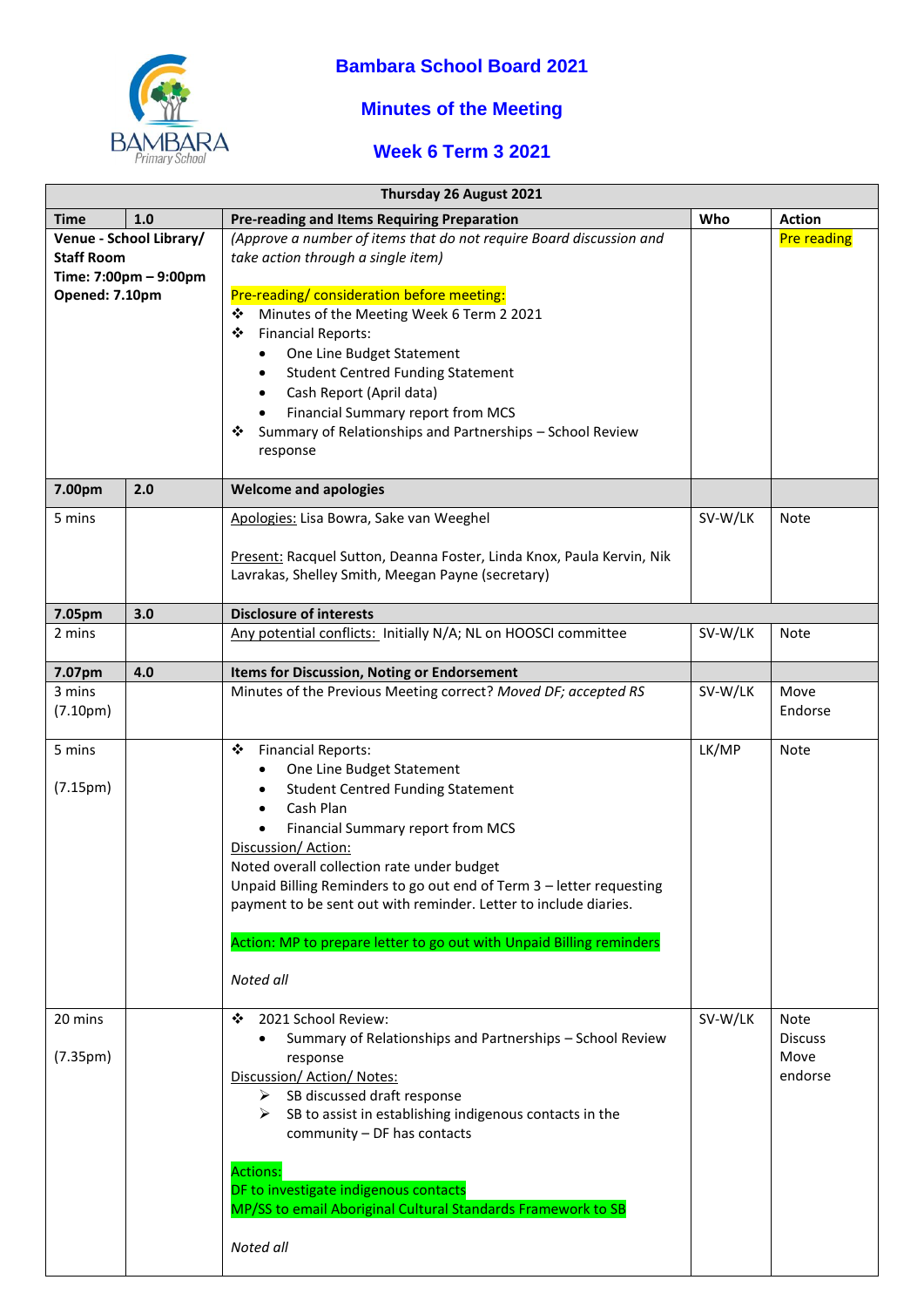|                       | 4.0 | <b>Items for Discussion, Noting or Endorsement</b>                                     | Who       | <b>Action</b>   |
|-----------------------|-----|----------------------------------------------------------------------------------------|-----------|-----------------|
| 20 mins               |     | Student performance data - NAPLAN results<br>❖                                         | <b>LK</b> | Note            |
|                       |     | LK presented base data from SCSA showing data from SSSR.                               |           | <b>Discuss</b>  |
| (7.55 <sub>pm</sub> ) |     | Great results for Bambara and all schools                                              |           | Move            |
|                       |     |                                                                                        |           | endorse         |
|                       |     | Noted all                                                                              |           |                 |
| 5 mins                |     | Notice of Annual General Public Meeting:<br>❖                                          | SV-W/LK   | Note            |
|                       |     | Thursday 18 November 2021                                                              |           | <b>Discuss</b>  |
| (8.00 <sub>pm</sub> ) |     | RS to send through newsletter item from SB; include mention<br>$\bullet$               |           | Move            |
|                       |     | of annual general meeting and upcoming call for nominations                            |           | endorse         |
|                       |     | Advertise to community beginning of Term 4<br>$\bullet$                                |           |                 |
|                       |     |                                                                                        |           |                 |
|                       |     | Noted all                                                                              |           |                 |
| 10 mins               |     | School Board membership:<br>❖                                                          | LK/MP     | Note            |
|                       |     | Review tenures - NL and PK tenure finishes end of 2021                                 |           | <b>Discuss</b>  |
| (8.10 <sub>pm</sub> ) |     |                                                                                        |           | Move            |
|                       |     | <b>Action:</b>                                                                         |           | endorse         |
|                       |     | Call for nominations Week 10 Term 3 formally call for nominations;                     |           |                 |
|                       |     | nominations close end of Week 2; Voting Weeks 3-4; successfully                        |           |                 |
|                       |     | candidate attend SB meeting in Week 6                                                  |           |                 |
|                       |     | Noted all                                                                              |           |                 |
|                       |     |                                                                                        |           |                 |
| 8.10pm                | 4.0 | Items for Discussion, Noting or Endorsement Continued                                  |           |                 |
| 5 mins                |     | Lease proposals/ renewals:<br>❖                                                        | LK/MP     | <b>Note</b>     |
|                       |     | Book Bug Productions - drama classes<br>$\bullet$                                      |           | <b>Discuss</b>  |
| (8.15 <sub>pm</sub> ) |     | Discussion: \$35 per hour; only available after fitness classes on                     |           | Move<br>endorse |
|                       |     | Saturday mornings                                                                      |           |                 |
|                       |     |                                                                                        |           |                 |
|                       |     | Moved NL; accepted SS, RS                                                              |           |                 |
|                       |     |                                                                                        |           |                 |
|                       |     | <b>Action: MP to contact licensee</b>                                                  |           |                 |
| 20 mins               |     | Review Business Plan targets (deferred from last meeting)<br>❖                         | SV-W/LK   | Note            |
|                       |     |                                                                                        |           | <b>Discuss</b>  |
| (8.35 <sub>pm</sub> ) |     | LK presented excel spreadsheet                                                         |           | Move            |
|                       |     |                                                                                        |           | endorse         |
|                       |     | Noted all                                                                              |           |                 |
| 5 mins                |     | Student enrolments:<br>❖                                                               | LK        | <b>Note</b>     |
|                       |     | Current enrolments - current 212 (based on Term 4                                      |           | <b>Discuss</b>  |
| (8.40 <sub>pm</sub> ) |     | enrolments in advance, expect to be 215-216)                                           |           | Move            |
|                       |     | Projected enrolments for 2022 - Kindy numbers low currently<br>$\bullet$               |           | endorse         |
|                       |     | at 27                                                                                  |           |                 |
|                       |     | Noted all                                                                              |           |                 |
|                       |     |                                                                                        |           |                 |
| 5 mins                |     | 2022 School Development Days<br>❖                                                      | <b>LK</b> | Note            |
|                       |     |                                                                                        |           | <b>Discuss</b>  |
| (8.45)                |     | 3 set by DoE: 27/1/22; 28/1/22; 16/12/22                                               |           | Move            |
|                       |     | 3 flexible days chosen by school - propose 4/3/22; 3/6/22;                             |           | endorse         |
|                       |     | 19/8/22                                                                                |           |                 |
|                       |     | Last day of 2022 school year, staff to trade off 0.5 day - staff<br>meetings go longer |           |                 |
|                       |     |                                                                                        |           |                 |
|                       |     | Action: check OBV date - not yet available                                             |           |                 |
|                       |     |                                                                                        |           |                 |
|                       |     | Moved LK; accepted all                                                                 |           |                 |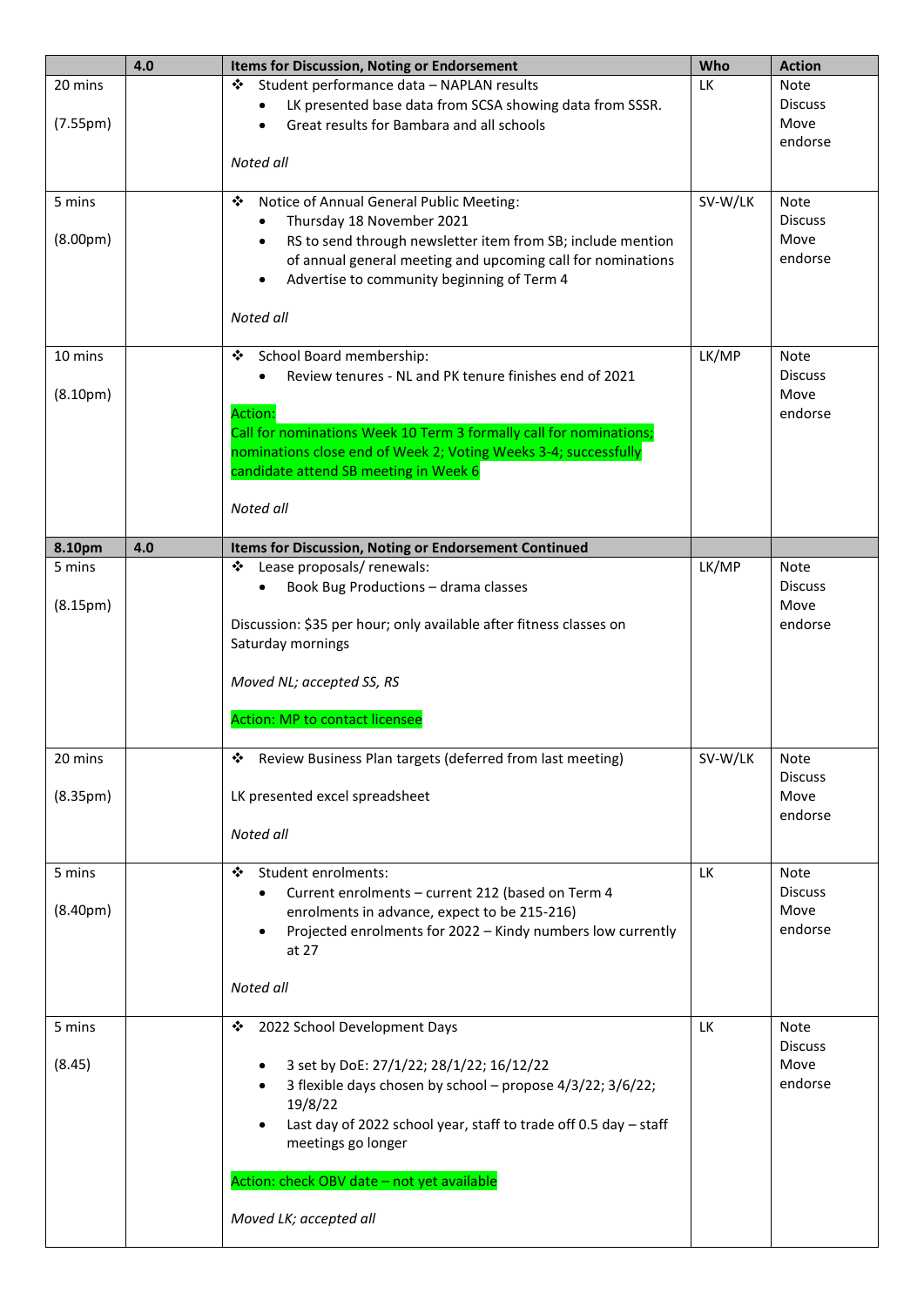| 5 mins                |     | COVID-19 update<br>❖                                          | LK | Note |
|-----------------------|-----|---------------------------------------------------------------|----|------|
| (8.50 <sub>pm</sub> ) |     | Remote learning plans setup ready to go if needed<br>٠        |    |      |
|                       |     | 3 staff involved in setting up programs<br>$\bullet$          |    |      |
|                       |     | Parents need to access Connect<br>$\bullet$                   |    |      |
|                       |     | Students being allocated time to go onto Connect<br>$\bullet$ |    |      |
|                       |     |                                                               |    |      |
|                       |     | Noted all                                                     |    |      |
|                       |     |                                                               |    |      |
| pm                    | 5.0 | <b>Business Arising from Previous Minutes</b>                 |    |      |
|                       |     | Uniform update:<br>❖                                          |    |      |
|                       |     |                                                               |    |      |
|                       |     | Action: LK to follow-up with Lowes                            |    |      |
| pm                    | 6.0 | <b>New Items for Discussion</b>                               |    |      |
|                       |     |                                                               |    |      |
|                       |     | 2022 Pupil Requirements Lists:<br>❖                           |    |      |
|                       |     | Seeking quotes from Campion<br>$\bullet$                      |    |      |
|                       |     | 20% commission<br>$\bullet$                                   |    |      |
|                       |     | Reasonable prices                                             |    |      |
|                       |     | $\bullet$<br>Free delivery                                    |    |      |
|                       |     | $\bullet$<br>Provide \$700 towards free booklists             |    |      |
|                       |     | $\bullet$                                                     |    |      |
|                       |     | Noted all                                                     |    |      |
|                       |     |                                                               |    |      |
| 8.50pm                | 7.0 | <b>Roundtable evaluation</b>                                  |    |      |
| 5 mins                |     |                                                               |    |      |
|                       |     |                                                               |    |      |
| 8.55pm                | 8.0 | <b>Next Meeting and Meeting close</b>                         |    |      |
| 3 min                 |     | Confirmation of next meeting date:                            |    |      |
|                       |     | Thursday 18 November 2021                                     |    |      |
|                       |     |                                                               |    |      |
| 2 min                 |     | Meeting closed - 9.15pm                                       |    |      |
| (9.00 <sub>pm</sub> ) |     |                                                               |    |      |
|                       |     |                                                               |    |      |
|                       |     |                                                               |    |      |

Chairperson's signature: \_\_\_\_\_\_\_\_\_\_\_\_\_\_\_\_\_\_\_\_\_ Principal's signature: \_\_\_\_\_\_\_\_\_\_\_\_\_\_\_\_\_\_\_\_\_

Scribe person's signature: \_\_\_\_\_\_\_\_\_\_\_\_\_\_\_\_\_\_\_\_\_